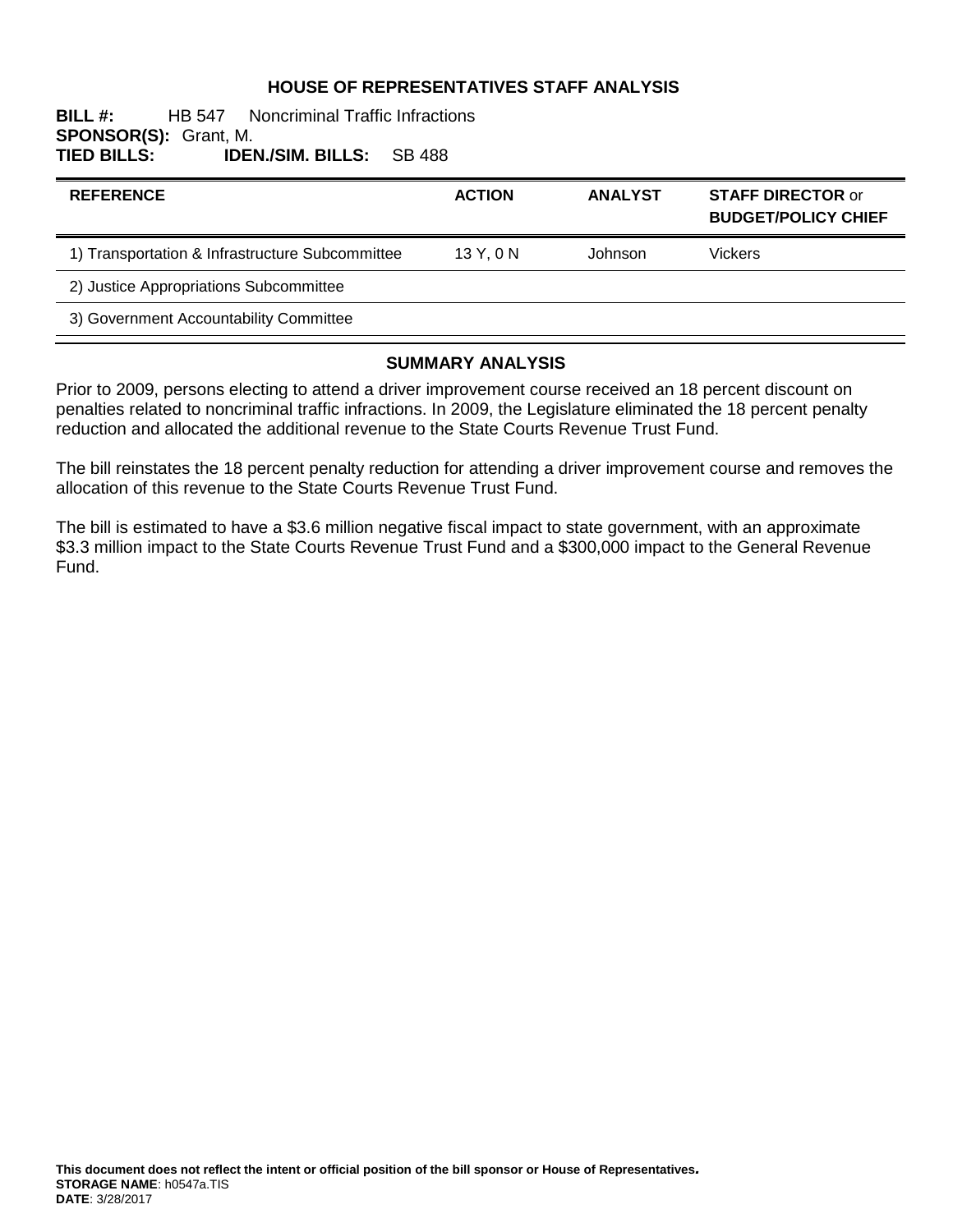### **FULL ANALYSIS**

## **I. SUBSTANTIVE ANALYSIS**

## A. EFFECT OF PROPOSED CHANGES:

#### **Current Situation**

In general, Ch. 318, F.S., provides for the disposition of traffic infractions. Section 318.14, F.S., provides the procedures for processing noncriminal traffic infractions.

Section 318.14(9), F.S., provides that a person who does not hold a commercial driver license or commercial learner's permit and who is cited while driving a noncommercial motor vehicle for a noncriminal traffic infraction other than certain specified violations may, in lieu of a court appearance, elect to attend a basic driver improvement course.<sup>1</sup> If a driver improvement course is elected, adjudication is withheld and points<sup>2</sup> are not assessed against the person's driver license. However, a person may not elect to attend a driver improvement course if he or she elected to attend a driver improvement course in the preceding 12 months.

A person may not make more than five elections for a driver improvement course within his or her lifetime. If a person elects to attend a basic driver improvement course, 18 percent of the civil penalty imposed<sup>3</sup> is deposited in the State Courts Revenue Trust Fund. However, the 18 percent is not revenue for purposes of s. 28.36, F.S., $4$  and may not be used in establishing the budget of the clerk of the court under s. 28.36, F.S., or s. 28.35, F.S.<sup>5</sup>

Prior to 2009, s. 318.14(9), F.S., provided for an 18 percent reduction in the civil penalty for persons who elected to attend driver improvement school. In 2009, the statute was changed to remove the 18 percent reduction in fines and to allocate those funds to the State Courts Revenue Trust Fund.<sup>6</sup>

Section 318.15, F.S., relates to failure to comply with a civil penalty or failure to appear. Specifically s. 318.15(1)(b), F.S., provides that a person who elects to attend driver improvement school and has paid the civil penalty<sup>7</sup> who subsequently fails to attend the driver improvement school within the time specified by the court is deemed to have admitted the infraction and is adjudicated guilty. The clerk of the court notifies the Department of Highway Safety and Motor Vehicles (DHSMV) of the person's failure to attend driver improvement school and points are assessed on the person's driver license.

According to DHSMV, in 2016, approximately 253,000 people elected to attend a driver improvement course (of which, 17,279 did not ultimately attend).<sup>8</sup> The cost of driver improvement courses range from \$15 to \$40, depending on the provider.

### **Proposed Changes**

The bill amends s. 318.14(9), F.S., providing a reduction of 18 percent on the civil penalty for a noncriminal traffic infraction if the person elects to attend driver improvement school. The bill also removes the provision that 18 percent of the civil penalty from those attending driver improvement schools is deposited into the State Courts Revenue Trust Fund. Therefore, the bill reduces the fine for

**STORAGE NAME**: h0547a.TIS **PAGE: 2** <sup>8</sup> DHSMV, *2017 Agency Legislative Bill Analysis: HB 547* (on file with the House Transportation & Infrastructure Subcommittee).

 $\overline{a}$ 

Driver improvement courses must be approved by the Department of Highway Safety and Motor Vehicles.

 $2$  Pointes are provided for in s. 322.27, F.S.

 $3$  The civil penalty is imposed under s. 318.18(3), F.S. The civil penalty imposed varies by violation.

<sup>&</sup>lt;sup>4</sup> Section 28.36, F.S., provides budget procedures for court-related functions of the clerk of the court.

<sup>&</sup>lt;sup>5</sup> Section 28.35, F.S., creates the Florida Clerk of Court Operations Corporation.

 $6$  Chapter 2009-7, L.O.F. The bill had an effective date of February 1, 2009.

 $7$  The civil penalty is provided for in s. 318.14(9), F.S.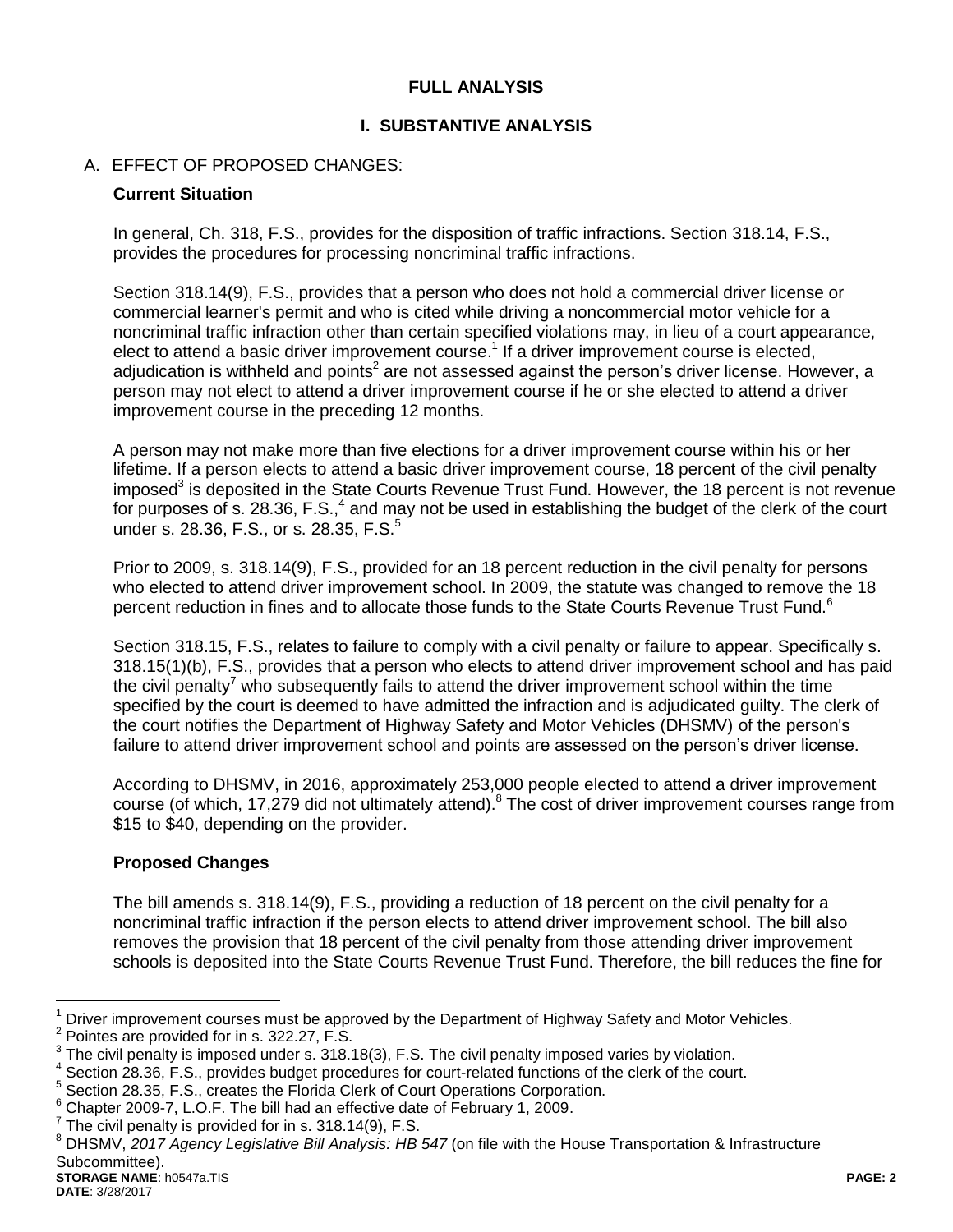those attending a driver improvement course and reduces the revenue provided to the State Courts Revenue Trust Fund.

The bill amends s. 318.15(1)(b), F.S., making conforming changes regarding the reduction in fines for those who elect to attend a driver improvement course.

B. SECTION DIRECTORY:

Section 1 amends s. 318.14, F.S., relating to non-criminal traffic infractions.

Section 2 amends s. 318.15, F.S., relating to failure to comply with a civil penalty or to appear.

Section 3 provides an effective date of July 1, 2017.

### **II. FISCAL ANALYSIS & ECONOMIC IMPACT STATEMENT**

- A. FISCAL IMPACT ON STATE GOVERNMENT:
	- 1. Revenues:

On February 17, 2017, the Revenue Estimating Conference (REC) reviewed this bill. The REC developed the following **negative** recurring fiscal impact associated with this bill:

| <b>Fiscal Year</b> | <b>General Revenue</b> | <b>State Courts Revenue Trust</b><br><b>Fund</b> |
|--------------------|------------------------|--------------------------------------------------|
| 2017-2018          | \$300,000              | \$3,300,000                                      |
| 2018-2019          | \$300,000              | \$3,200,000                                      |
| 2019-2020          | \$300,000              | \$3,200,000                                      |
| 2020-2021          | \$300,000              | \$3,200,000                                      |
| 2021-2022          | \$300,000              | \$3,200,000                                      |

2. Expenditures:

None.

- B. FISCAL IMPACT ON LOCAL GOVERNMENTS:
	- 1. Revenues:

None.

2. Expenditures:

None.

C. DIRECT ECONOMIC IMPACT ON PRIVATE SECTOR:

Persons electing to attend driver improvement school will see a reduction in fees associated with a traffic citation. However, these fees may be offset by the costs associated with attending a driver improvement school.

The bill may also positively impact providers of the driver improvement courses, as the bill further incentivizes electing to take a driver improvement course.

D. FISCAL COMMENTS: